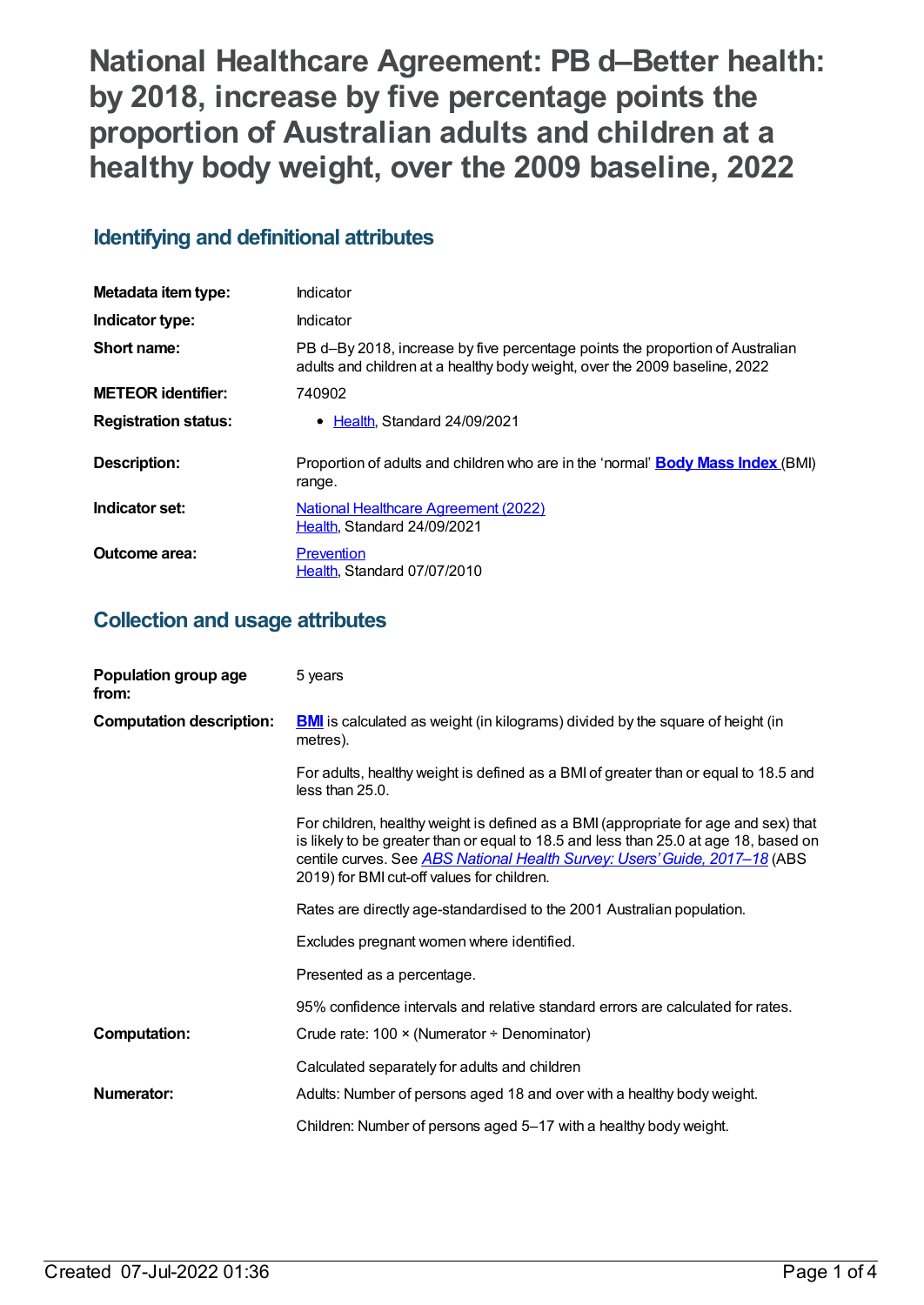#### **Data Element**

Adult—Body Mass Index

**Data Source**

ABS [2017–18](https://meteor.aihw.gov.au/content/716316) National Health Survey (NHS)

**Guide for use**

Data source type: Survey

### **Data Element / Data Set**

### **Data Element**

Child—Body Mass Index

**Data Source**

ABS [2017–18](https://meteor.aihw.gov.au/content/716316) National Health Survey (NHS)

**Guide for use**

Data source type: Survey

### **Data Element / Data Set**

**Data Element**

Person—age

**Data Source**

ABS [2017–18](https://meteor.aihw.gov.au/content/716316) National Health Survey (NHS)

**Guide for use**

Data source type: Survey

**Denominator:** Adults: Population aged 18 and over

Children: Population aged 5–17

**Denominator data elements:**

**Data Element / Data Set**

**Data Element**

Person—age

**Data Source**

ABS [2017–18](https://meteor.aihw.gov.au/content/716316) National Health Survey (NHS)

**Guide for use**

Data source type: Survey

**Disaggregation:** State and territory.

Some disaggregation may result in numbers too small for publication.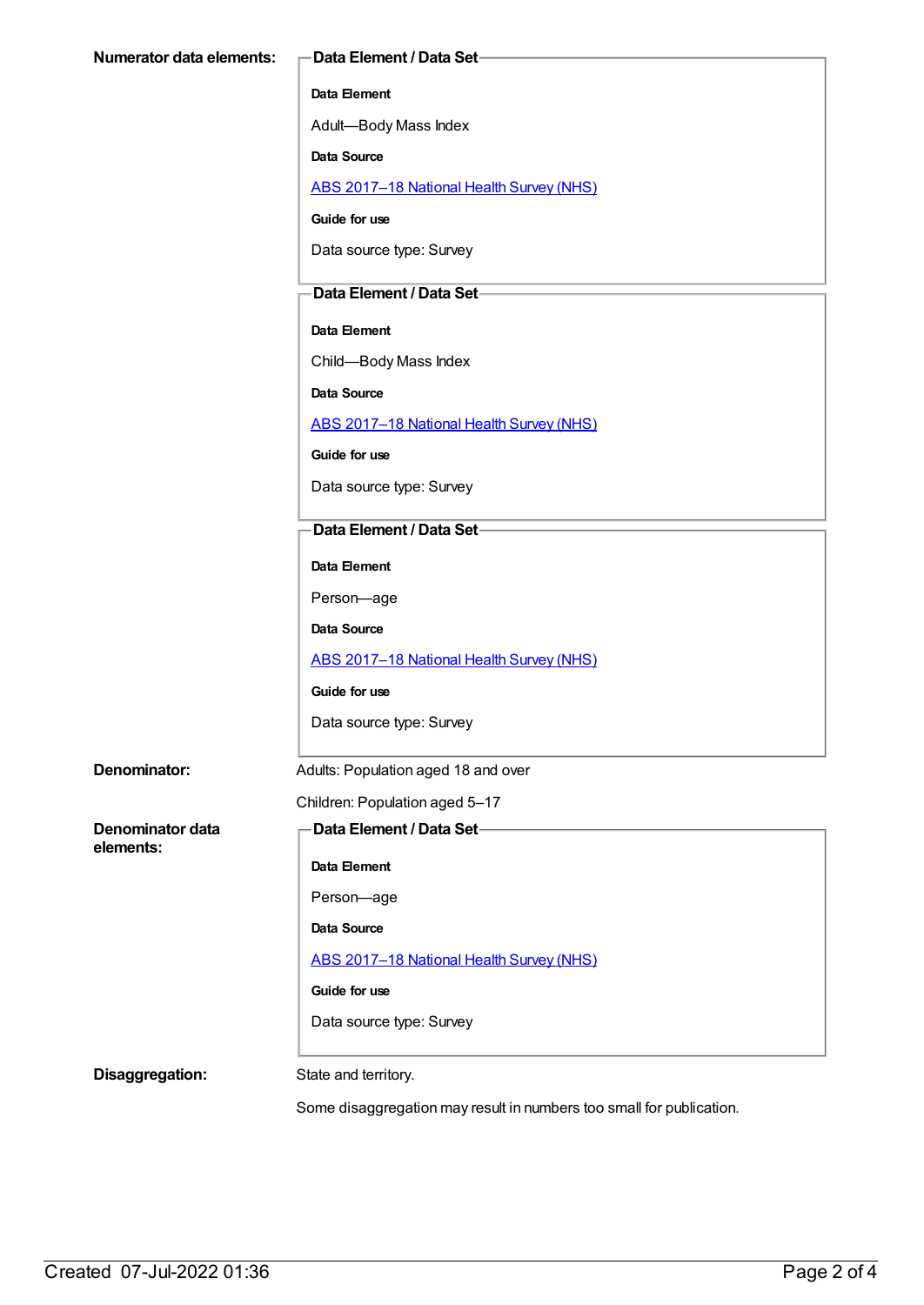| <b>Disaggregation data</b><br>elements: | Data Element / Data Set-                                                                                                                                                                                                                               |
|-----------------------------------------|--------------------------------------------------------------------------------------------------------------------------------------------------------------------------------------------------------------------------------------------------------|
|                                         | Data Element                                                                                                                                                                                                                                           |
|                                         | Person-area of usual residence                                                                                                                                                                                                                         |
|                                         | Data Source                                                                                                                                                                                                                                            |
|                                         | ABS 2017-18 National Health Survey (NHS)                                                                                                                                                                                                               |
|                                         | Guide for use                                                                                                                                                                                                                                          |
|                                         | Data source type: Survey                                                                                                                                                                                                                               |
| Comments:                               | Most recent data available for 2022 National Healthcare Agreement performance<br>reporting: 2017-18.                                                                                                                                                   |
|                                         | NO NEW DATA FOR 2022 REPORTING                                                                                                                                                                                                                         |
|                                         | Baseline: 2007-08                                                                                                                                                                                                                                      |
|                                         | 2017–18 data are based on measured height and weight, though respondents<br>were also asked to self-report their height and weight. BMI derived from measured<br>height and weight is preferable to that derived from self-reported height and weight. |
|                                         | In 2017-18, 33.8% of respondents aged 18 years and over did not have their<br>height or weight measured. For these people, height and weight were imputed<br>using a range of information including their self-reported height and weight.             |
|                                         | In 2017–18, 43.9% of respondents aged 2–17 years did not have their height,<br>weight or both measured. For these respondents, imputation was used to obtain<br>height, weight and BMI scores.                                                         |
|                                         | For more information see Appendix 2 (Physical measurements) of the National<br><b>Health Survey: First Results methodology.</b>                                                                                                                        |
|                                         | For the 2017-18 NHS, age-standardised 95% confidence intervals and RSEs are<br>not available. Please refer to associated crude 95% confidence intervals and<br>RSEs.                                                                                   |

# **Representational attributes**

| <b>Representation class:</b> | Percentage |
|------------------------------|------------|
| Data type:                   | Real       |
| Unit of measure:             | Person     |
| Format:                      | N[NN].N    |

# **Indicator conceptual framework**

| <b>Framework and</b> | <b>Health behaviours</b>   |
|----------------------|----------------------------|
| dimensions:          |                            |
|                      | <b>Bio-medical factors</b> |

# **Data source attributes**

| Data sources: | Data Source                              |
|---------------|------------------------------------------|
|               | ABS 2017-18 National Health Survey (NHS) |
|               | Frequency                                |
|               | Every 3 years                            |
|               | Data custodian                           |
|               | Australian Bureau of Statistics          |